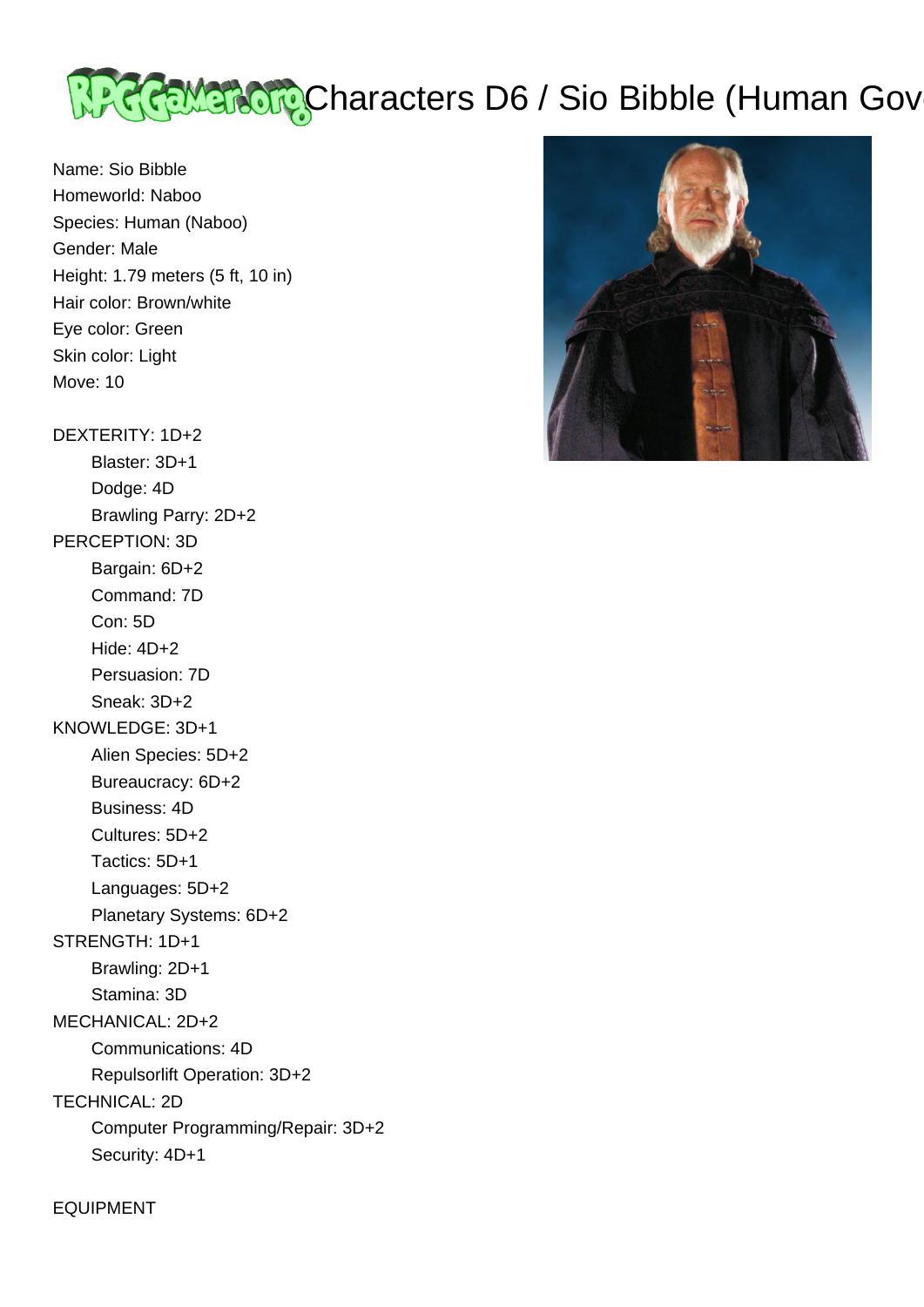# Credits: Vast Personal Wealth Expensive Clothing, Concealed Blaster Pistol (4D), Comlink

FORCE SENSITIVE: N FORCE POINTS: 2 DARK SIDE POINTS: 0 CHARACTER POINTS: 4

Description: Sio Bibble was the human male governor of Naboo and a member of the Royal Advisory Council during the final years of the Galactic Republic and the early days of the Galactic Empire.

# **Biography**

#### Early career

Sio Bibble was born on Naboo prior to the Invasion of Naboo. Bibble was elected as the governor of Naboo during King Veruna's reign. During Queen Amidala's coronation, he and the Naboo Royal Advisory Council closed the Palace Plaza for a parade.

#### Invasion of Naboo

In 32 BBY, Senator Palpatine contacted the Royal Advisory Council only to lose communication. Bibble was one of the first to suspect there would be an invasion. However, Queen Amidala refused to condone any action that would lead them to war. Later, Bibble's suspicions proved correct when Naboo was invaded by the Trade Federation. Bibble was arrested along with other people on Naboo at that time. Then, Jedi Master Qui-Gon Jinn and his Padawan Obi-Wan Kenobi came to rescue them. Queen Amidala (really her decoy Sabé) agreed that she should plea to the Senate. Bibble was on high hopes that Senator Palpatine might help them. However, Bibble decided to stay behind to protect his people. Later, Queen Amidala did free Naboo. Bibble attended Jinn's funeral, who was killed in the battle that liberated Naboo. Then, he attended the celebration of Naboo's victory, handing the Globe of Peace to Boss Rugor Nass.

## The Separatist Crisis

Bibble continued to serve as governor under Amidala's successor, Queen R©illata. In 22 BBY, he attended a Council meeting. They talked about how the Separatist Crisis might become a war and then redirected the conversation to Senator Amidala, who was in danger of being killed and had to hide on Naboo with a bodyguard, Anakin Skywalker.

#### The Clone Wars

Queen Jamillia was succeeded by Queen Neeyutnee by 21 BBY, whom Bibble also served.

In 20 BBY, he greeted Palpatine upon his return to Naboo and attended the Festival of Light. That night, bounty hunters tried to kidnap Palpatine, but their plans were thwarted by Kenobi (who was disguised as Rako Hardeen at that time). The next morning, Bibble was put in a protection group along with Queen Neeyutnee and Senator Amidala.

#### Mission to Bardotta